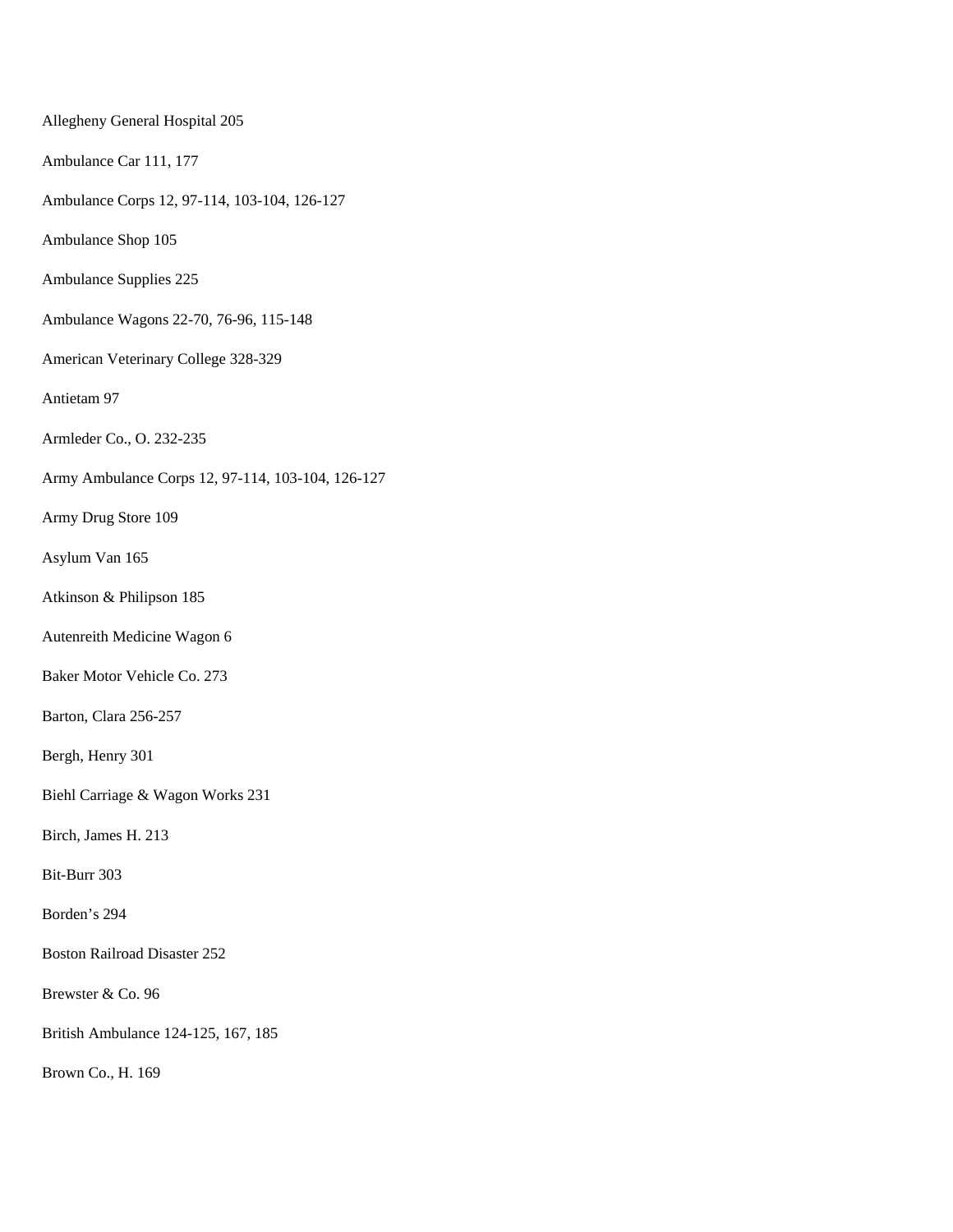Bull Run 100

Camp Wikoff 122

Cats 365-366

Central Park 238

Charleston Harbor Campaign 107

Check-rein 299-300, 305-306

Children's Homoeopathic Hospital 226

Christian Commission 99

City Point 106

Civil War 3-113

Civilian Ambulances 152-237

Civilian Ambulances History 152-158

Commercial Truck Co. 295-296

Confederate Field Ambulance 30

Coolidge 24, 60

Crimea 2

Cunningham, Son & Co., James 228-230

Curly, M. 160

Davis, Jefferson 112

Department of Public Charities 160

Derrick 307

Dog Catching 359-364

Dogs and Cats 226, 286, 293-294, 327, 359-366

Drinking Fountain 300

Drug Store 109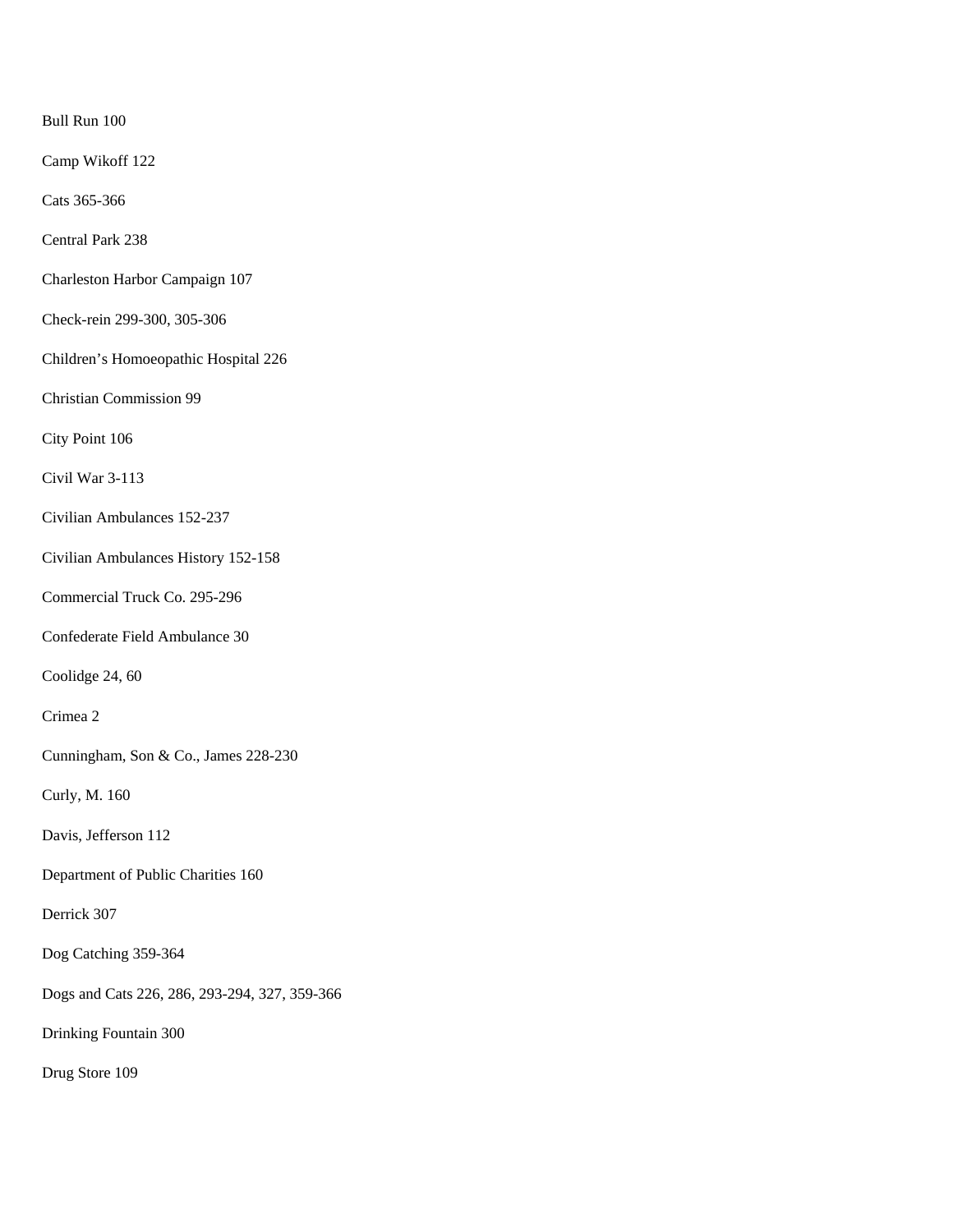Dunton's Regimental Medicine Wagon 4

E. Hayes & Co. 4

Episcopal Hospital Ambulance 162

Fairmont Wagon Works 184

Fallen Horses 310-313, 315-324

Field Case 7

Field Hospital Tent 8, 108

Filipinos 123

Finley Two-wheeled Ambulance 23, 58

Floating Hospital 110

Fortress Monroe, Hospital 109

French Ambulance 200

Fulton & Walker 192, 208, 224, 292

Gardner, William D. 164

Geneva Wagon Co. 231

German Ambulance 198

Hass, J. A. 226

Harness, Army 71-76, 138, 142-143, 147

Harness, Civilian 258-270

Harewood 106-107

Hoboken Fire 257

Holmes, William 167

Horse Ambulance 276-296

Horse Plague 331-337

Hospital Train 111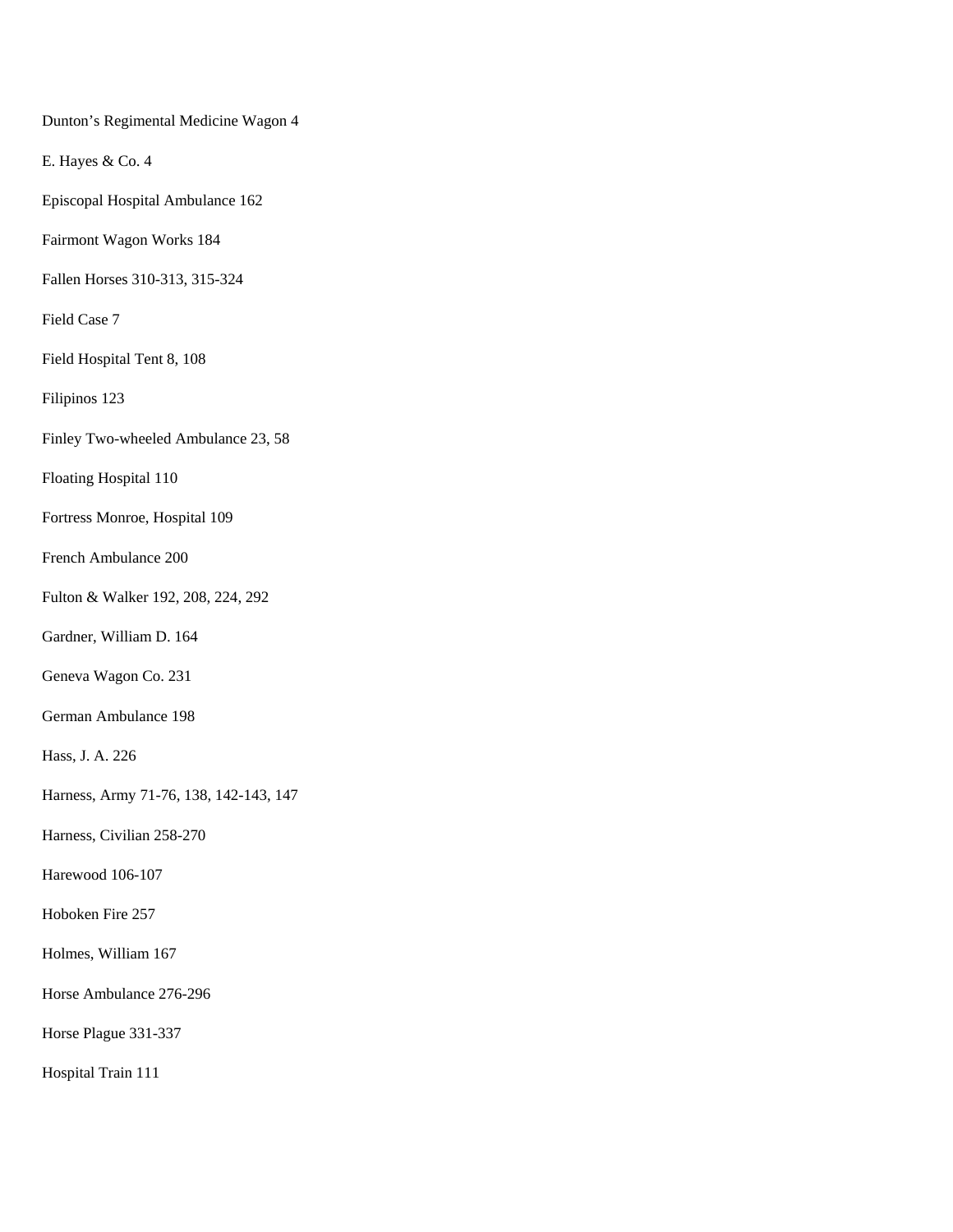Hospital Van 168

Hospitals 103, 108-113

Howard Ambulance Wagon 29, 90

Indian Campaign 114

Johnstown Flood 256-257

Kingston Hospital 213

Klein, August 287

Knapsack 3

La Loma 123

Langer, I. 30

Leonard Hospital 227

Leonhardt Wagon Mfg. Co. 215

Letterman, Jonathan 4

Life and Death of Horses 355-358

Litter 10, 31, 86, 88, 114, 209

Liverpool 247

Lombard's Kop at Ladysmith 124

London Veterinary Hospital 326

Magersfontein 125

Marbaker, W. W. 205

Marsh, E. 277

Maryland 101

Maryland Society for the Prevention 292

Marye's Heights 102

Materia Chirurgica 3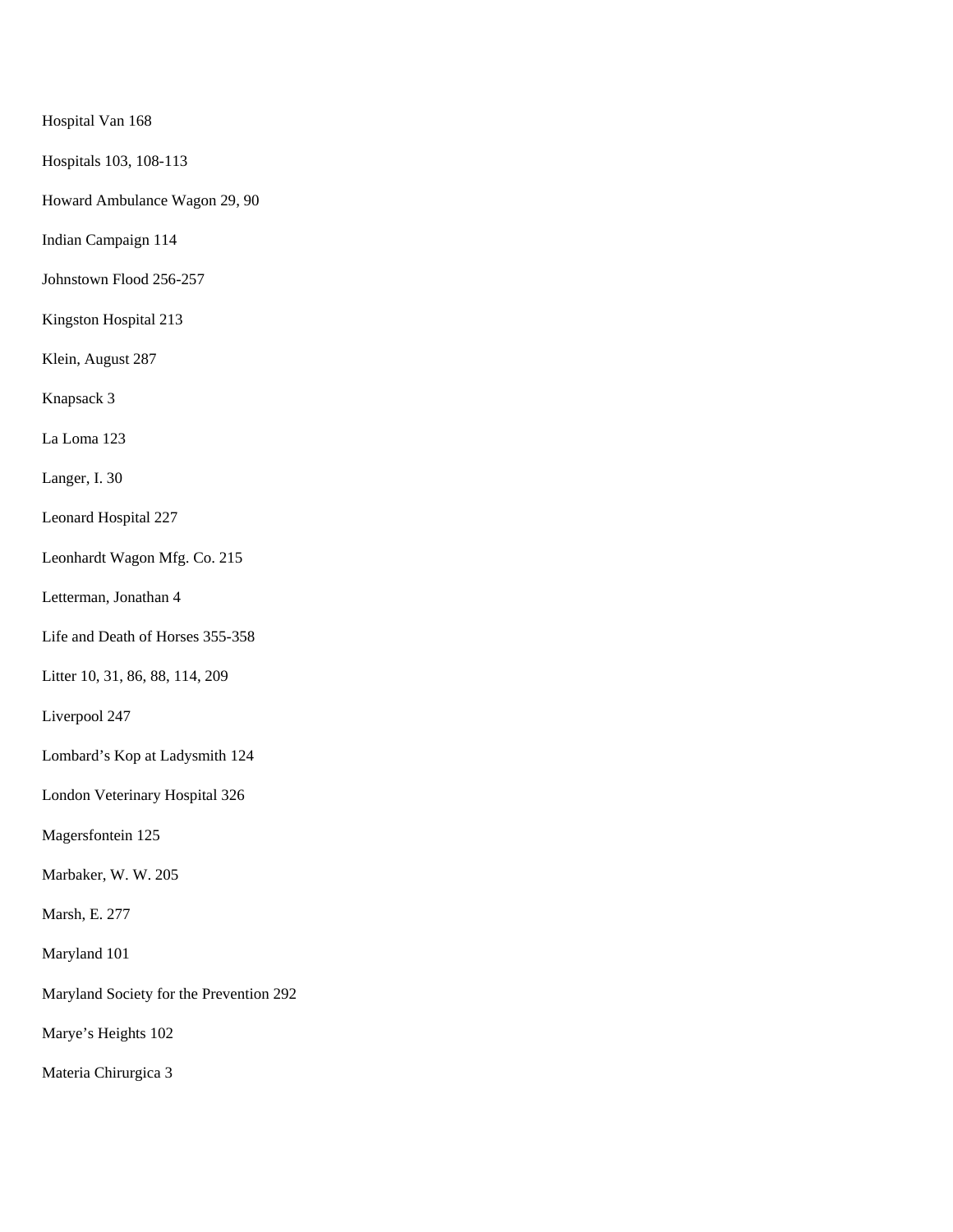McDermott & Bros., John 116-117

Medical Cart 1917 Model 148

Medical Department in Field 128

Medical Department U. S. Navy 227

Medical Pannier 4

Medicine Wagon 5

Mercy Hospital, Benton Harbor, MI 272

Milburn Wagon Company 120-121

Military Ambulances 22-70, 77-96, 115-148

Military Horses 338-354

Miller Co., E. M. 236-237

Model 1900-1911 ambulances 128-142

Moses, Israel 23, 95-96

New Coolidge Ambulance Wagon 26, 64

New York Ambulance 162-163, 171, 195, 276-277, 293

New York City 238-240, 243-246, 248-251

Nightingale, Florence 2

Operating Case 7

Pannier 4

Patents 94-95, 221-223

Pennsylvania University Veterinary School 330

Perot's Medicine Wagon 5

Philadelphia Ambulance 159, 164,

Pittsburg Landing 100-101

Police Patrol & Ambulance 175-176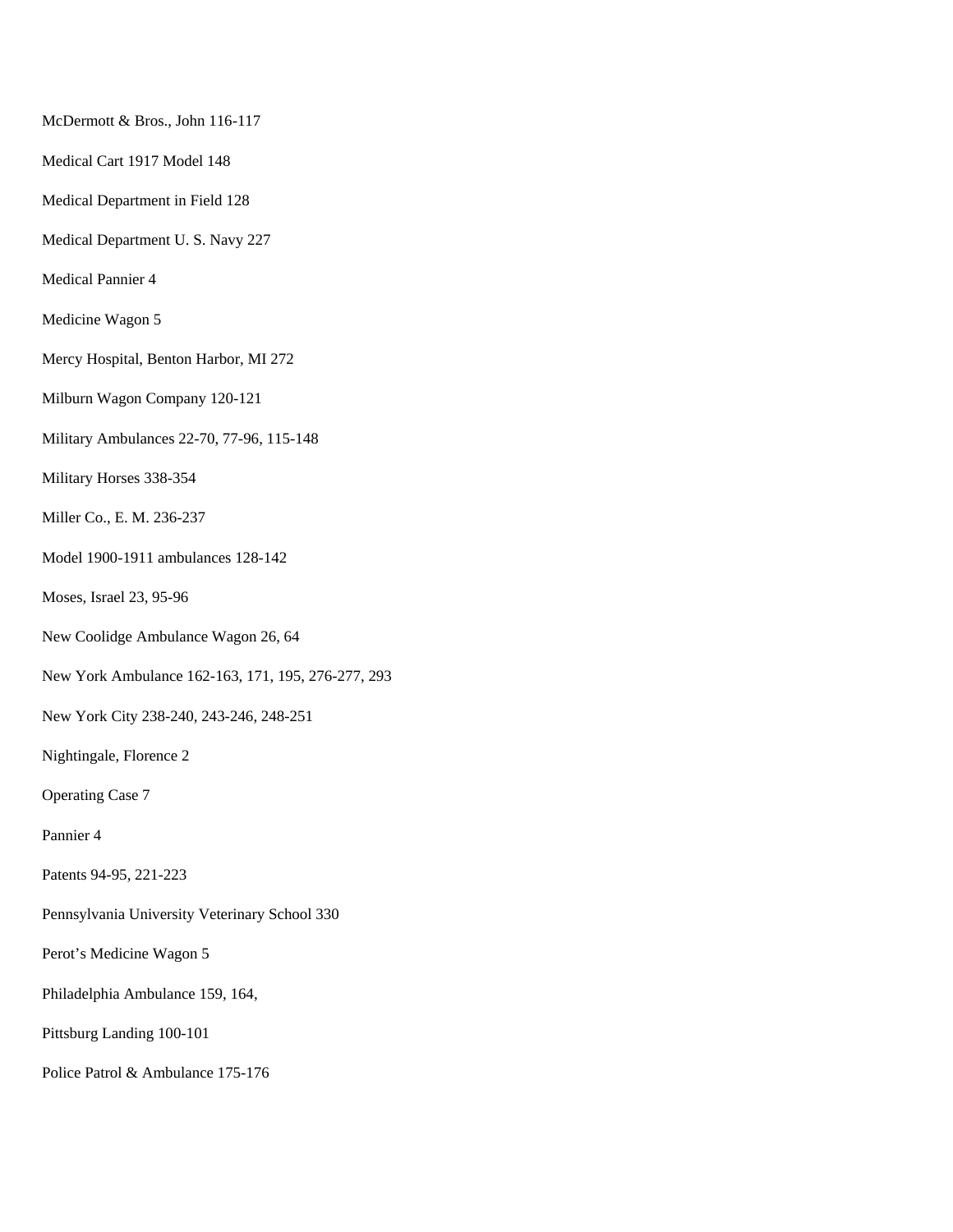Radliff & Miller 276

Rahm, Reinhard 166

Reading, Pennsylvania 254-255

Reading Hose Ambulance 231

Rech-Marbaker and Co. 226-227, 292

Red Cross 256-257

References, Other 149-150, 271-272

Rock Falls Mfg. Co., 273

Rosecrans 25

Rucker Ambulance Wagon 28, 52

Saint Andrew's Ambulance 167

Saint Mary's Hospital Ambulance 237

Saint Louis 242

Salting the Streets 303

Scott, John A. 215

Sebastian Mfg. Co. 278, 290

Sebastopol, Crimea 2

Shea, A. A. 161

Shieffield Hospital 226

Smith, New Hospital Waggon 2

Society for the Prevention of Cruelty 276-277, 293, 297-314

Spanish American War 122-124

Staniforth, W. F. 294

Street Car Horses 313-314

Stretcher 10, 31, 86, 88, 114, 209